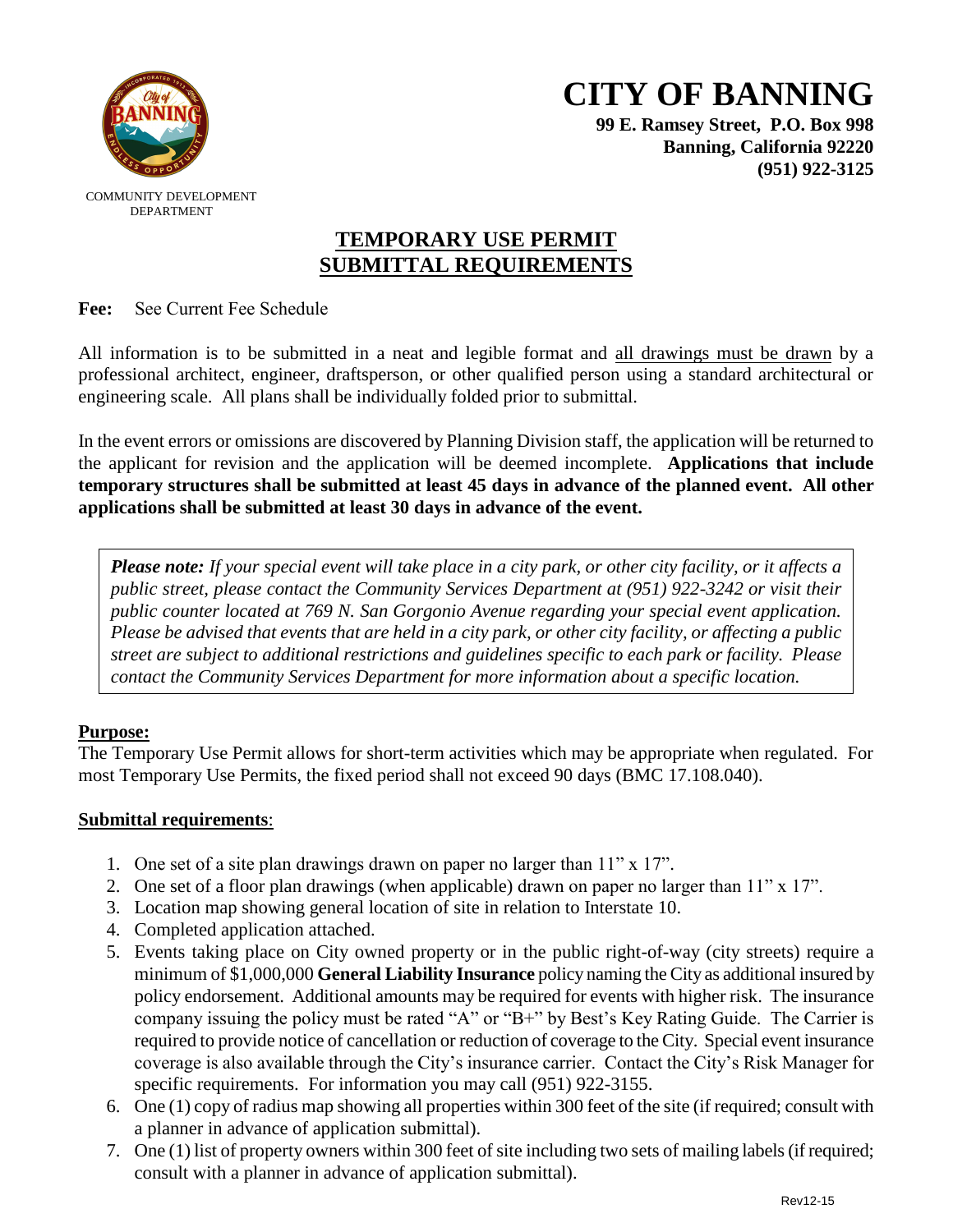#### **Information to be Included:**

- $\Box$  Arrangements for temporary parking facilities, including vehicular ingress and egress.
- $\Box$  Location of temporary structures and facilities including height, size, and relation to other structures (see site plan preparation checklist for more information; please include dimensions).
- $\Box$  Location of sanitary facilities and medical aid facilities, if required.
- $\Box$  Location of solid waste handling facilities.
- $\Box$  Location of informational and safety signage.

The Planning Division will be unable to begin processing your Temporary Use permit application unless/until all of the information requested in this application form is completed and submitted with the required processing fees. Incomplete applications will be returned to the applicant and processing will not commence until all of the required information is provided. **Your signing and dating the application acknowledges your understanding of the application requirements and that submitting an incomplete application will cause delays in processing.** If you have any questions, please contact the Planning Department at (951) 922- 3125.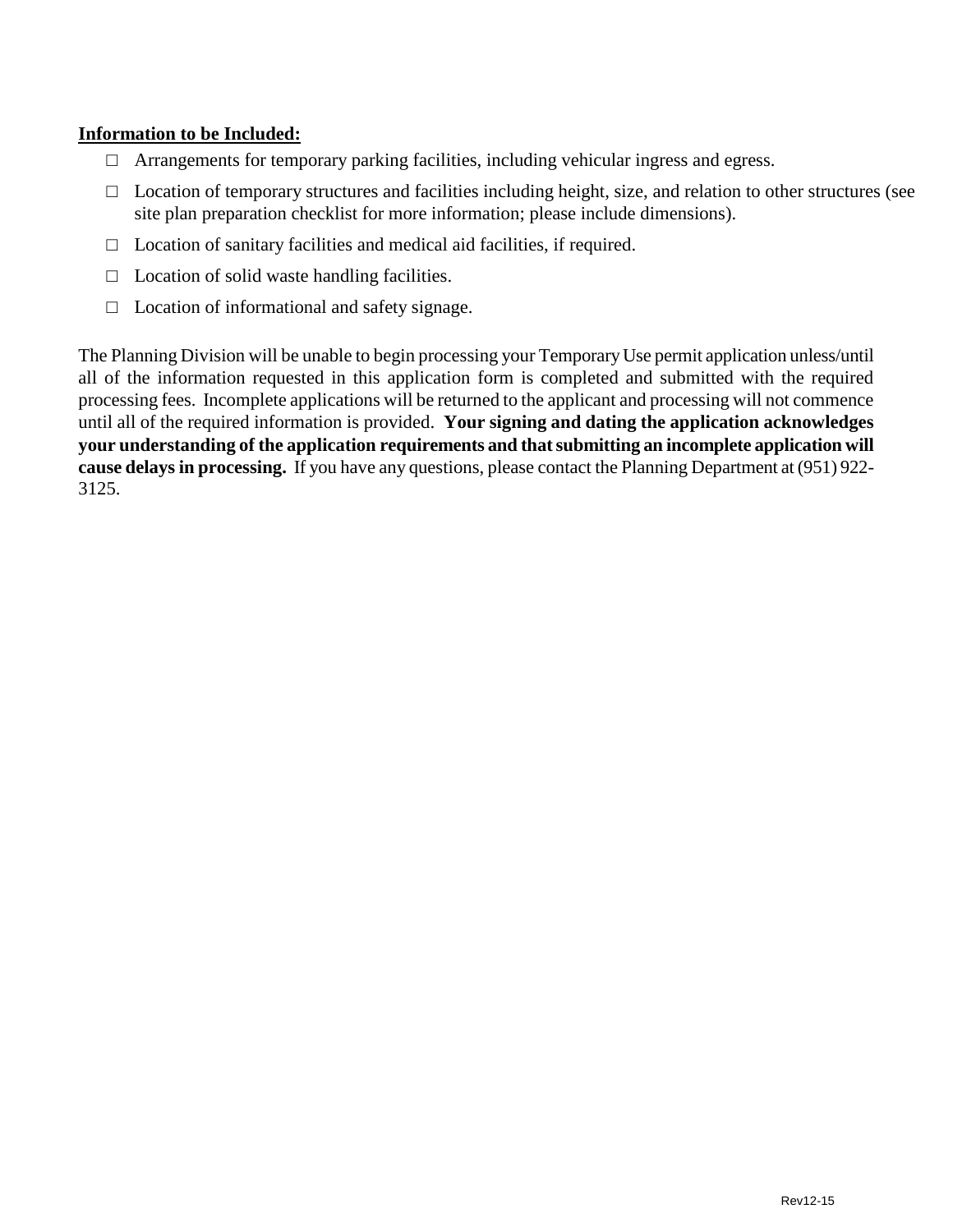

*Community Development Department 99 East Ramsey Street Banning, CA 92220 (951)922-3125*

*TEMPORARY USE PERMIT Part 1 Application*

*(Please type, or print clearly using ink)*

| <b>Activity Location:</b>                                                                                                                       |                                | <b>Staff Use Only</b><br><b>File No:</b> |
|-------------------------------------------------------------------------------------------------------------------------------------------------|--------------------------------|------------------------------------------|
| Assessor's Parcel No(s):                                                                                                                        |                                | <b>Related Files</b>                     |
| Legal Description(attach exhibits if necessary):                                                                                                |                                |                                          |
| Applicant's Name (if a corporation, please provide copies of articles of incorporation):                                                        |                                |                                          |
| Address, City, Zip:                                                                                                                             |                                |                                          |
| Phone:                                                                                                                                          | Fax:                           | E-mail address:                          |
| Type of Temporary Use Permit Requested (Please check applicable boxes):                                                                         |                                |                                          |
| Contractor's Construction Yard                                                                                                                  | Christmas Tree-Other Sales Lot | Farmers Market-Roadside Stand            |
| <b>Temporary Residence</b>                                                                                                                      | Circus, Rodeo, and Carnival    | Other (describe):                        |
| Commercial/Cargo Storage Container                                                                                                              | Fair, Festival, and Concert    |                                          |
| Outdoor Display-Vacant Lot                                                                                                                      | <b>City Sponsored Use</b>      |                                          |
| <b>DESCRIPTION OF TEMPORARY USE/ACTIVITY:</b><br>(Provide a detailed description of proposed activities; attach additional sheets if necessary) |                                |                                          |
|                                                                                                                                                 |                                |                                          |
|                                                                                                                                                 |                                |                                          |

### *DATE(S)/TIMES OF TEMPORARY USE:*

#### *APPLICANTS SIGNATURE:*

*I certify under penalty of perjury that the information submitted by the applicant is true and correct; that any false or misleading information shall be grounds for denial of the TUP; and, I/we agree to comply with the regulations of the City of Banning and any and all conditions of approval placed upon this use (If the undersigned is different from the legal property owner, a notarized letter of authorization from each property owner must accompany this form).*

| <b>Date Received</b>  | <b>Time Received</b> | <b>Fees Received</b> | <b>Receipt No.</b> | <b>Received By</b> |
|-----------------------|----------------------|----------------------|--------------------|--------------------|
| Print Name and Title: |                      |                      |                    |                    |
| Date:                 | Signature:           |                      |                    |                    |

\$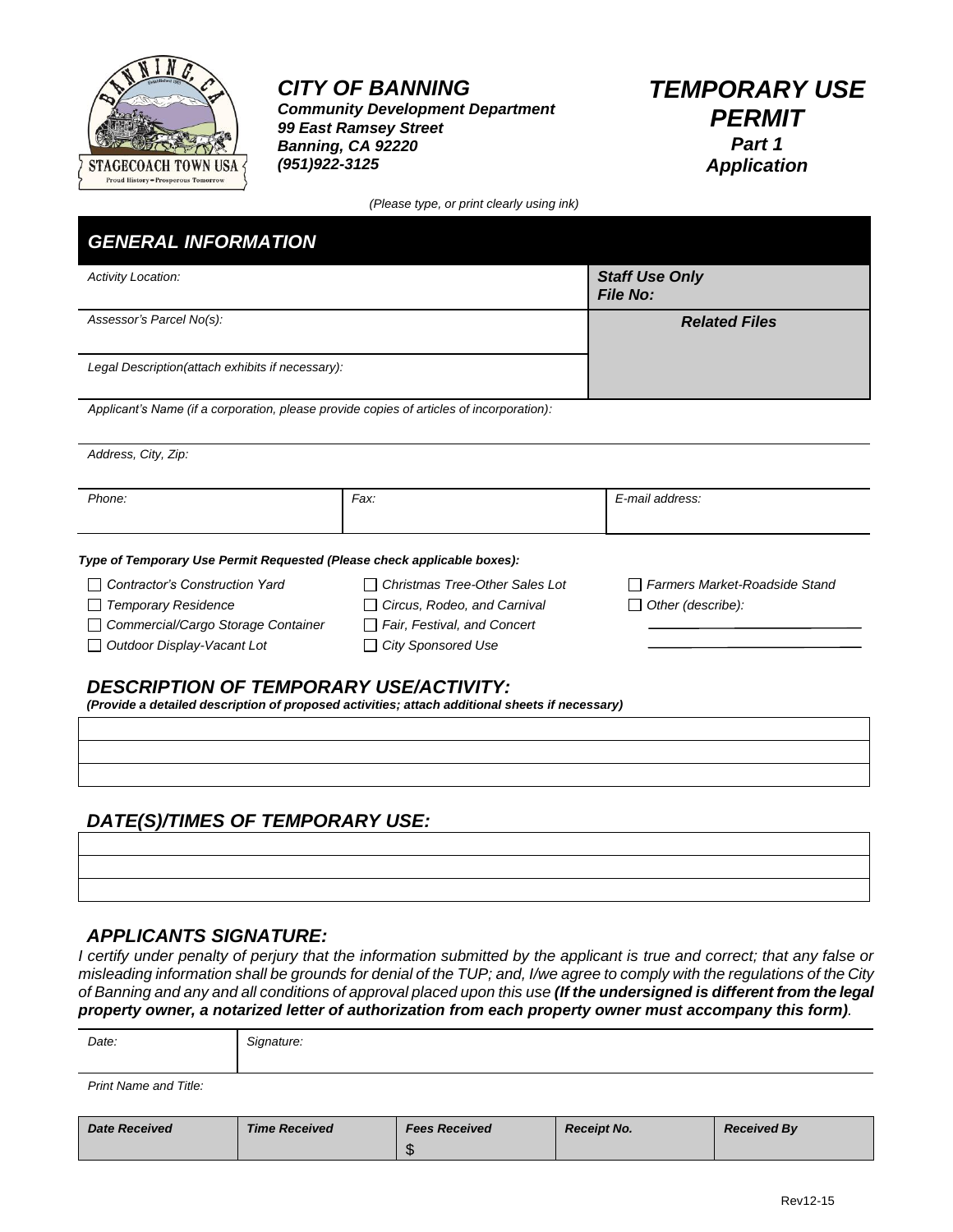

*Community Development Department 99 East Ramsey Street Banning, CA 92220 (951)922-3125*

| <b>Activity Location:</b>          | <b>Staff Use Only</b><br><b>File No:</b>          |       |
|------------------------------------|---------------------------------------------------|-------|
| General Plan Land Use Designation: | <b>Environmental Determination:</b><br>Reference: |       |
| Zoning District:                   | <b>Planner Initials:</b>                          | Date: |

| <b>ACTIVITY AREA:</b>                                                                          | Acres                                     | Square feet                           |
|------------------------------------------------------------------------------------------------|-------------------------------------------|---------------------------------------|
| Gross (including area to centerline of abutting streets)                                       |                                           |                                       |
| Net (exclude street rights-of-way)                                                             |                                           |                                       |
| <b>ESTIMATE OF ACTIVITY:</b>                                                                   | Week Day                                  | Week End                              |
| Estimate of average daily attendance (number of persons)                                       |                                           |                                       |
| Estimate of total average daily traffic (number of cars) to and from site                      |                                           |                                       |
| Estimate of average number of parking spaces required                                          |                                           |                                       |
| Number of private security personnel to be provided by applicant                               |                                           |                                       |
| Number of toilets/sanitary facilities to be provided by applicant                              |                                           |                                       |
| Number of waste collection receptacles                                                         |                                           |                                       |
| <b>Hours of Operation</b>                                                                      |                                           |                                       |
| <b>TENTS and MEMBRANE STRUCTURES:</b><br>(A separate Building and Fire permit may be required) | Type                                      | Floor Area SF                         |
|                                                                                                |                                           |                                       |
|                                                                                                |                                           |                                       |
|                                                                                                |                                           |                                       |
|                                                                                                |                                           |                                       |
| <b>PARKING LOCATIONS PROVIDED:</b>                                                             |                                           | <b>Number of Spaces</b>               |
|                                                                                                |                                           |                                       |
|                                                                                                |                                           |                                       |
|                                                                                                |                                           |                                       |
| Total number of parking spaces provided all locations:                                         |                                           |                                       |
| FOOD, BEVERAGE, and SOUND:                                                                     |                                           |                                       |
| Will food be served? (a Riverside County Health Department permit is required)                 |                                           | $\overline{\phantom{a}}$<br>Yes<br>No |
| Will alcohol be served? (an Alcohol Beverage Control (ABC) permit is required)                 |                                           | No<br>$\mathbf{Yes}$                  |
| Will vendors be at the event? (a City business license is required)                            |                                           | <b>Yes</b><br>No                      |
| Will there be amplified sound or music? (see Chapter 8.44 "Noise" of the BMC)                  | $\Box$ Yes<br>$\overline{\phantom{a}}$ No |                                       |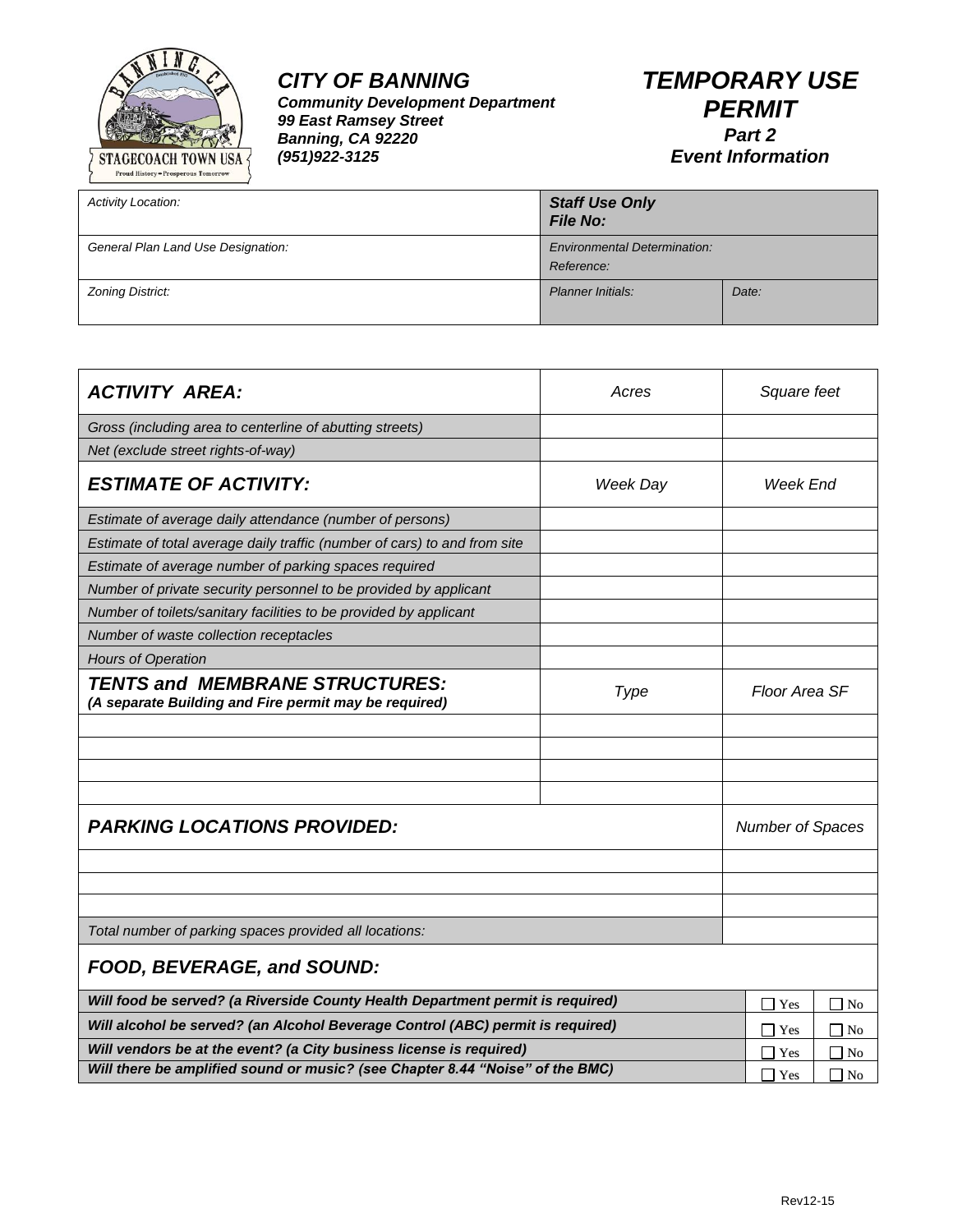

*Community Development Department 99 East Ramsey Street Banning, CA 92220 (951)922-3125*

*TEMPORARY USE PERMIT PART 3 Contact Information*

*Activity: Activity Dates:*

### *The following information must be completed and submitted with all applications.*

#### *Applicant's Contact Person:*

*Address, City, Zip:*

| Phone: | Fax: | E-mail Address: |
|--------|------|-----------------|
|        |      |                 |

*Additional Contact Person:*

*Address, City, Zip:*

| Phone: | Fax: | E-mail Address: |
|--------|------|-----------------|
|        |      |                 |
| $\sim$ |      |                 |

#### *Emergency Contact (after hours):*

*Address, City, Zip:*

| Phone:                             | Fax: |                 | E-mail Address: |
|------------------------------------|------|-----------------|-----------------|
| <b>Sanitary Facility Provider:</b> |      | Contact Person: |                 |

*Address, City, Zip:*

| Phone:                            | Fax: |                 | E-mail Address: |
|-----------------------------------|------|-----------------|-----------------|
| <b>Private Security Provider:</b> |      | Contact Person: |                 |

*Address, City, Zip:*

| Phone:                                                  | Fax: |                 | E-mail Address: |
|---------------------------------------------------------|------|-----------------|-----------------|
| Site Manager/Supervisor (during hours of<br>operation): |      | Contact Person: |                 |

*Address, City, Zip:*

| Phone: | Fax: | $\cdot$ .<br>$\sim$<br>moil<br>$1.44$ 200 $-0.2$<br>…טשוויי.<br>-<br>. |
|--------|------|------------------------------------------------------------------------|
|        |      |                                                                        |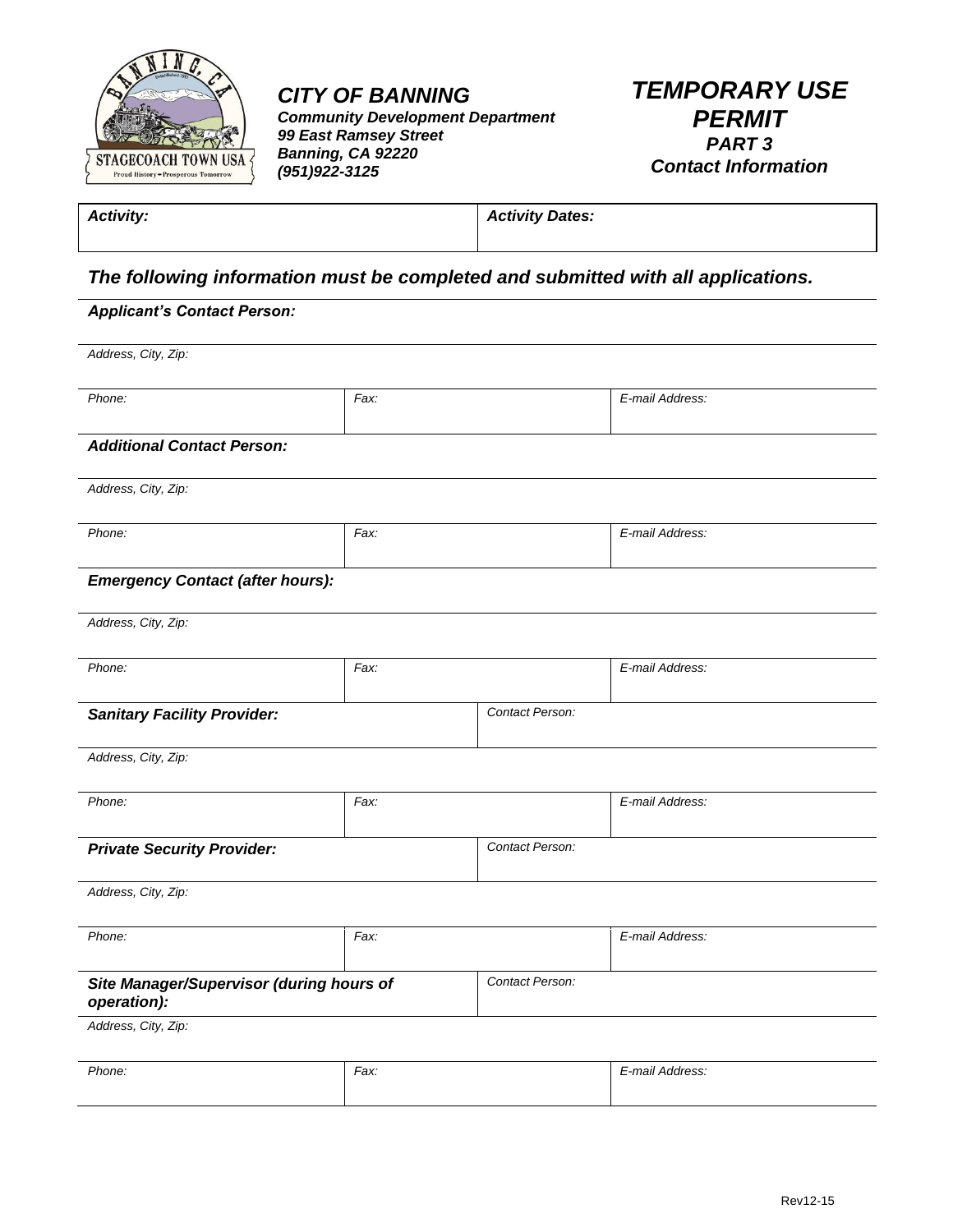

*Community Development Department 99 East Ramsey Street Banning, CA 92220 (951)922-3125*

## *TEMPORARY USE PERMIT PART 4 Conditions of Approval*

| <b>Activity:</b>                                                                                                   | <b>Activity Dates:</b>                                                                                        |
|--------------------------------------------------------------------------------------------------------------------|---------------------------------------------------------------------------------------------------------------|
| <b>STANDARD CONDTIONS OF APPROVAL:</b>                                                                             |                                                                                                               |
| Solid waste handling services required.                                                                            |                                                                                                               |
| Contact the City's solid waste handling provider:                                                                  | Karen Blauvelt<br>800 S. Temescal Street<br>Corona, CA 92879<br>Tel. (951) 280-5493; and, Fax. (951) 817-2402 |
| Dates and Hours of operation are restricted to the following:                                                      |                                                                                                               |
|                                                                                                                    | Provisions for sanitary waste facilities required                                                             |
|                                                                                                                    |                                                                                                               |
| Performance/Surety bond required in the amount of: \$                                                              |                                                                                                               |
| <b>OTHER CONDITIONS OF APPROVAL:</b><br>List all other conditions required (Attach additional sheets if necessary) |                                                                                                               |
|                                                                                                                    |                                                                                                               |
|                                                                                                                    |                                                                                                               |
|                                                                                                                    |                                                                                                               |
|                                                                                                                    |                                                                                                               |
|                                                                                                                    |                                                                                                               |
|                                                                                                                    |                                                                                                               |

| <b>TEMPORARY USE PERMIT APPROVAL:</b> |                       |            |                                  |                                            |                                       |                                                  |  |
|---------------------------------------|-----------------------|------------|----------------------------------|--------------------------------------------|---------------------------------------|--------------------------------------------------|--|
| <b>Reviewed Police:</b>               | <b>Reviewed Fire:</b> |            | <b>Reviewed Public</b><br>Works: | <b>Reviewed Risk</b><br><b>Management:</b> | <b>Reviewed Building</b><br>& Safety: | <b>Reviewed</b><br><b>Community</b><br>Services: |  |
| Date:                                 |                       | Signature: |                                  |                                            |                                       |                                                  |  |

 *Community Development Director, City of Banning*

*List Attachments:*